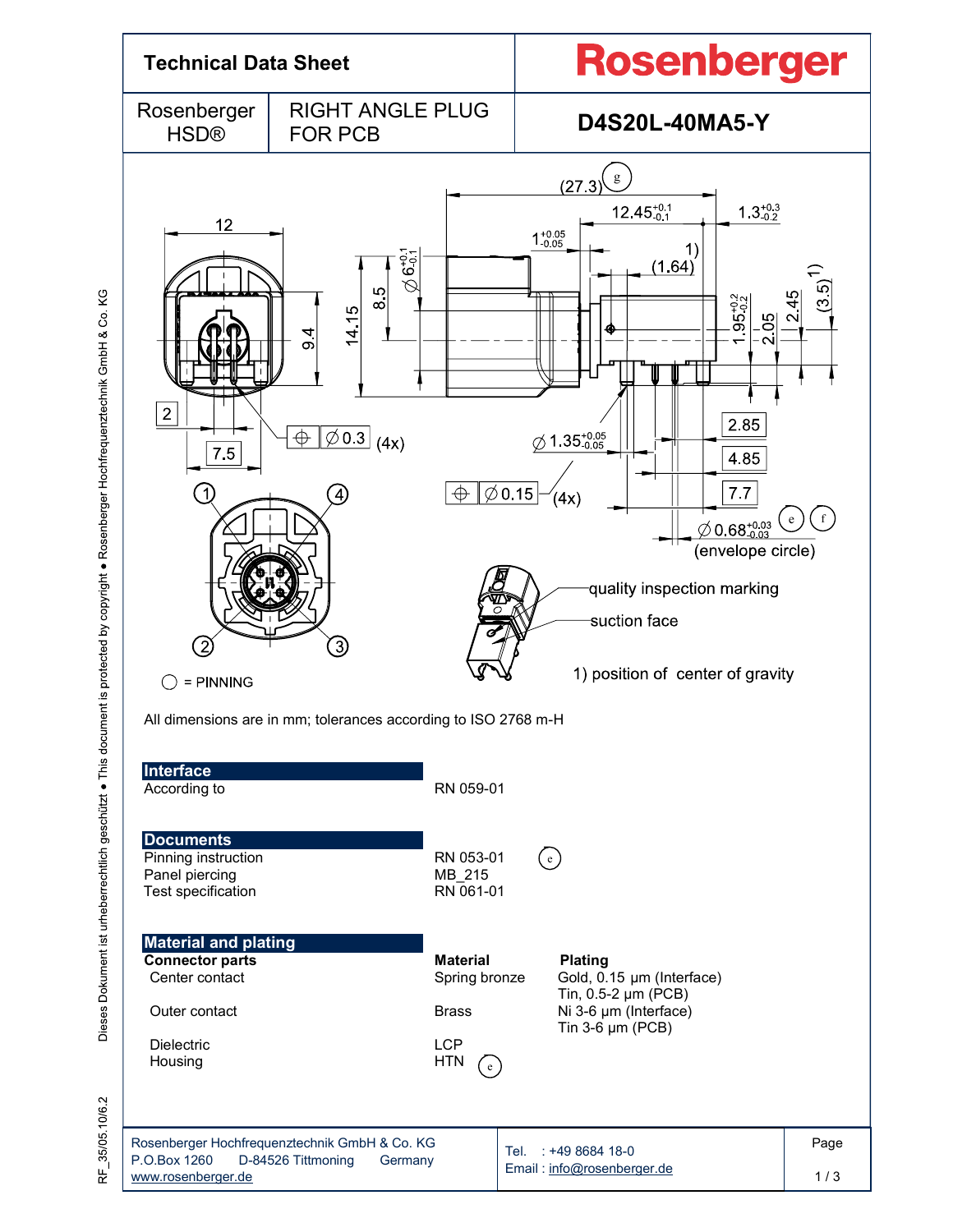| <b>Technical Data Sheet</b>                                                                                                                                                                                                                                                                                                                                   |                                                                                |                                                                                                                                                                                                                                                                                 | Rosenberger                                                                                                           |             |  |
|---------------------------------------------------------------------------------------------------------------------------------------------------------------------------------------------------------------------------------------------------------------------------------------------------------------------------------------------------------------|--------------------------------------------------------------------------------|---------------------------------------------------------------------------------------------------------------------------------------------------------------------------------------------------------------------------------------------------------------------------------|-----------------------------------------------------------------------------------------------------------------------|-------------|--|
| Rosenberger<br><b>HSD®</b>                                                                                                                                                                                                                                                                                                                                    | <b>RIGHT ANGLE PLUG</b><br><b>FOR PCB</b>                                      |                                                                                                                                                                                                                                                                                 | <b>D4S20L-40MA5-Y</b>                                                                                                 |             |  |
| <b>Electrical data</b><br>Impedance, differential mode<br>Frequency<br>Return loss<br>Insertion loss<br>Skew (between signal contacts)<br>Nearend-Crosstalk<br>Farend-Crosstalk<br>Insulation resistance<br>Signal contact resistance<br>Outer contact resistance<br>Test voltage<br>Working voltage<br>Power current<br>RF-leakage (shielding effectiveness) |                                                                                | DC to 2.0 GHz<br>$\geq$ 20 dB to 1.0 GHz<br>$\geq$ 17 dB to 2.0 GHz<br>$\leq$ 0.1 dB @ 1.0 GHz<br>$\leq$ 5 psec.<br>$\leq$ 30 dB<br>$\leq$ 35 dB<br>$\geq 1x10^3$ M $\Omega$<br>$\leq 10 \text{ m}\Omega$<br>$\leq$ 7.5 m $\Omega$<br>250 V rms<br>100 V rms<br>$\leq$ 1.5 A DC | 100 $\Omega$ differential signalling, for one pair or quad cable shielded<br>$\geq$ 75 dB up to 1 GHz (IEC 62153-4-7) |             |  |
| <b>Mechanical data</b><br>Mating cycles<br>Engagement force<br>Disengagement force<br>Retention force latch<br>Coding efficiency                                                                                                                                                                                                                              |                                                                                | $\geq 25$<br>$\leq 30 N$<br>$\geq$ 5N<br>$\geq$ 110 N<br>$\geq 80 N$                                                                                                                                                                                                            | $\geq$ 65 dB up to 2 GHz (IEC 62153-4-7)                                                                              |             |  |
| <b>Environmental data</b><br>Temperature range<br>Thermal shock<br>Temperature and humidity<br>Vibration (Random)<br><b>Mechanical Shock</b><br>High-Temp. Exposure<br>Soldering profile<br><b>RoHS</b>                                                                                                                                                       |                                                                                | -40 $^{\circ}$ C to +105 $^{\circ}$ C<br>USCar $2 - 4$ 5.6.2<br>DIN IEC 60068-2-64<br>DIN IEC 60068-2-27<br>DIN IEC 60068-2-2<br>compliant                                                                                                                                      | DIN IEC 60068-2-14 Test Na<br>acc. to IEC 60068-2-58; Group 3&4                                                       |             |  |
| <b>Tooling</b>                                                                                                                                                                                                                                                                                                                                                |                                                                                | N/A                                                                                                                                                                                                                                                                             |                                                                                                                       |             |  |
| Suitable cables                                                                                                                                                                                                                                                                                                                                               |                                                                                | N/A                                                                                                                                                                                                                                                                             |                                                                                                                       |             |  |
| <b>Packing</b><br>Standard<br>Weight                                                                                                                                                                                                                                                                                                                          |                                                                                | 200 pcs in tape & reel<br>$6.84$ g/pce                                                                                                                                                                                                                                          |                                                                                                                       |             |  |
| P.O.Box 1260<br>www.rosenberger.de                                                                                                                                                                                                                                                                                                                            | Rosenberger Hochfrequenztechnik GmbH & Co. KG<br>D-84526 Tittmoning<br>Germany |                                                                                                                                                                                                                                                                                 | Tel. : +49 8684 18-0<br>Email: info@rosenberger.de                                                                    | Page<br>2/3 |  |

RF\_35/05.10/6.2